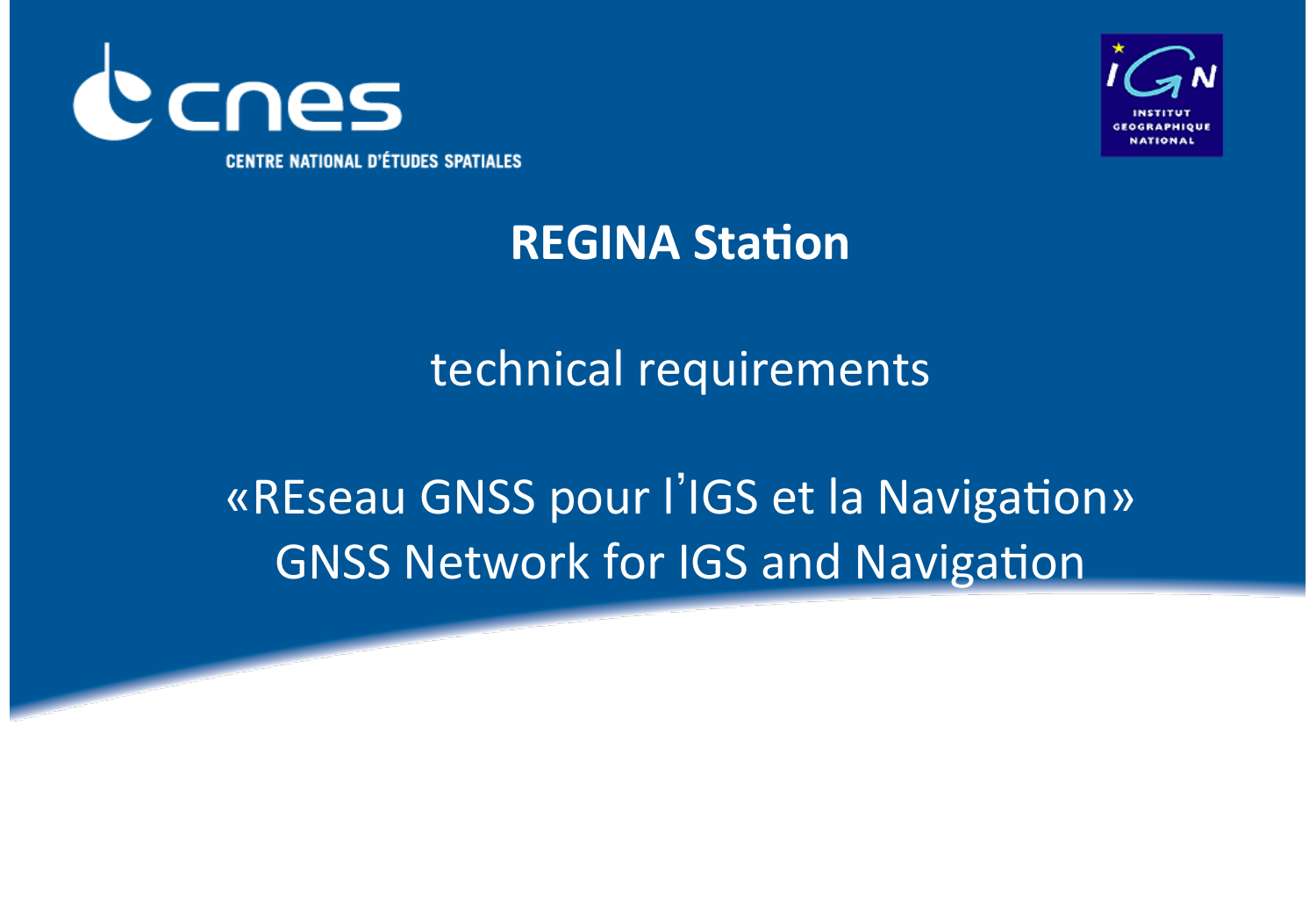

- @ **stable'mount'(ground'or'building)'**
- distance from DORIS antenna: 5 m to 1 km (short distance, up to 100 m **preferred)'**
- **low geometric masks (minimum obstructions above 15°)**
- with existing shelter/room for receiver housing (30 meters around the antenna) or possible installation for it
- at least 1 km from powerful microwave sources, independent of the receiver operating frequency band  $(1.1 - 1.6$  GHz)
- antenna location must be secured over the long-term (no planned  $control,$ demolition...)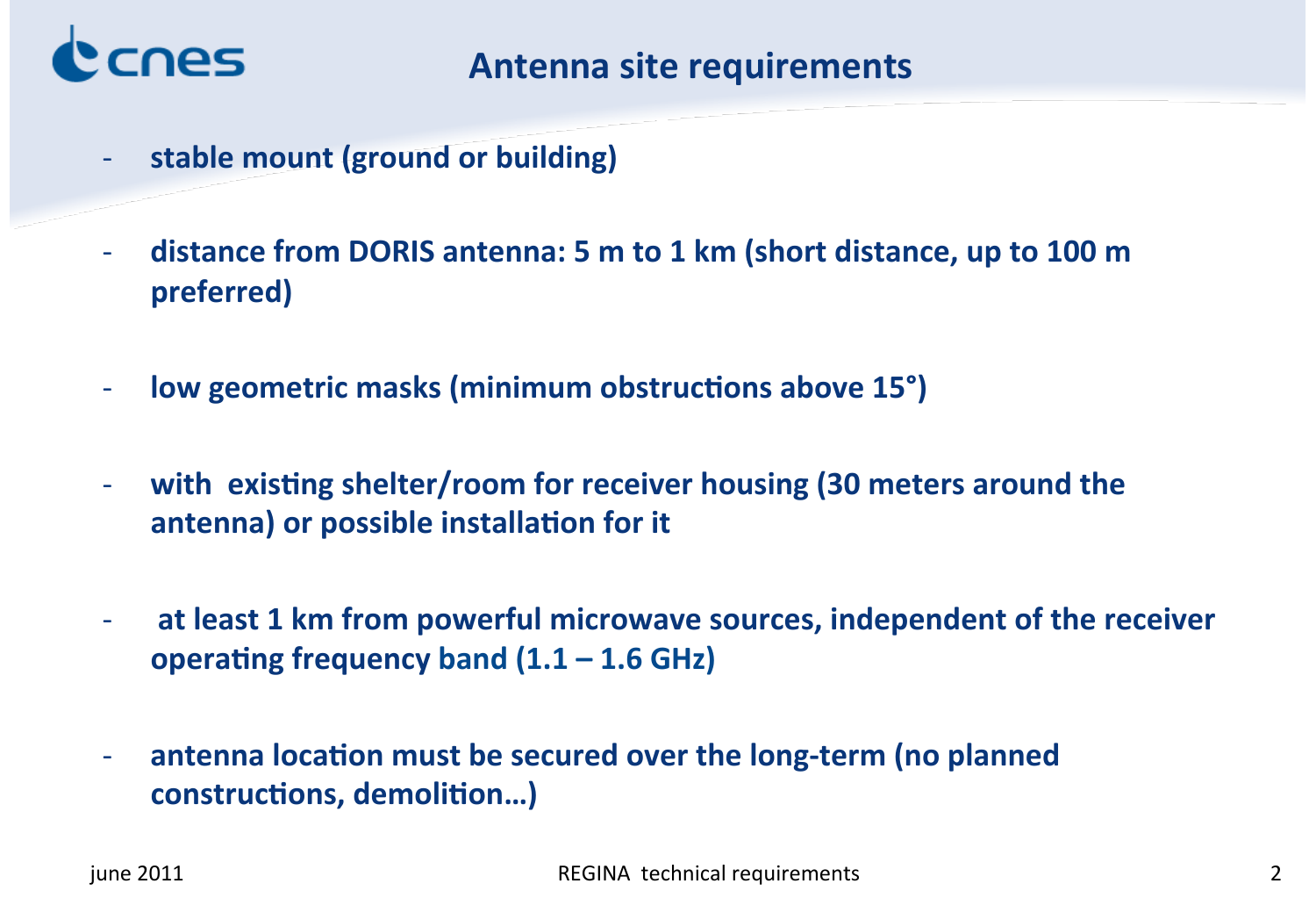

#### **Receiver housing requirements**

- @ **'restricted'access'**
- standard 110 or 220 VAC power supply
- internet line tap
- sheath inlet for REGINA antenna cable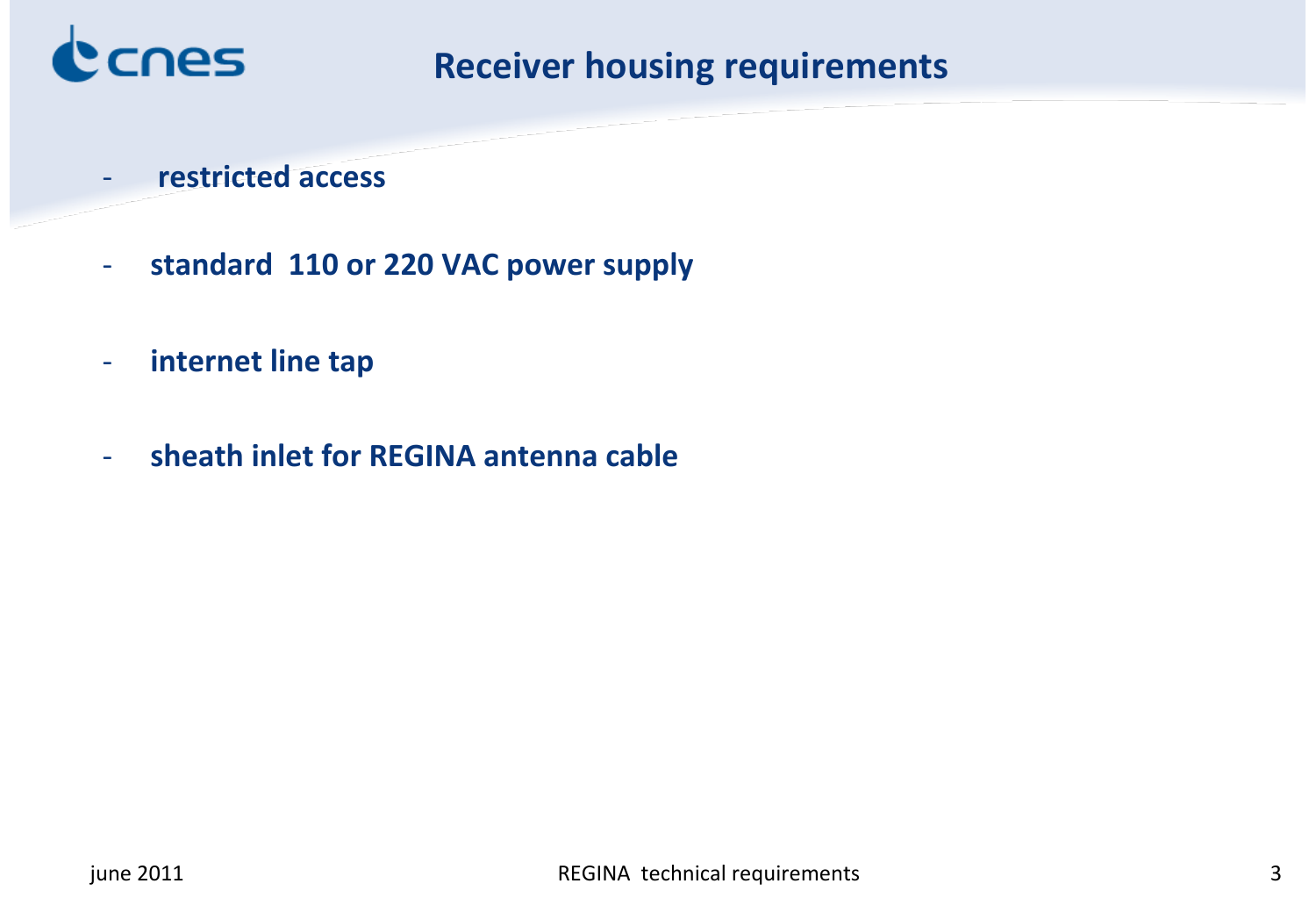

#### **Internet connection requirements**

- **Symmetric Digital Subscriber Line (SDSL) preferred**
- min rate: 64 kbps
- @ **1'fixe'IP'allowance'to'the'receiver'**
- permanent and continuous connection
- the host agency may appoints a computer network correspondent to facilitate receiver configuration and network access...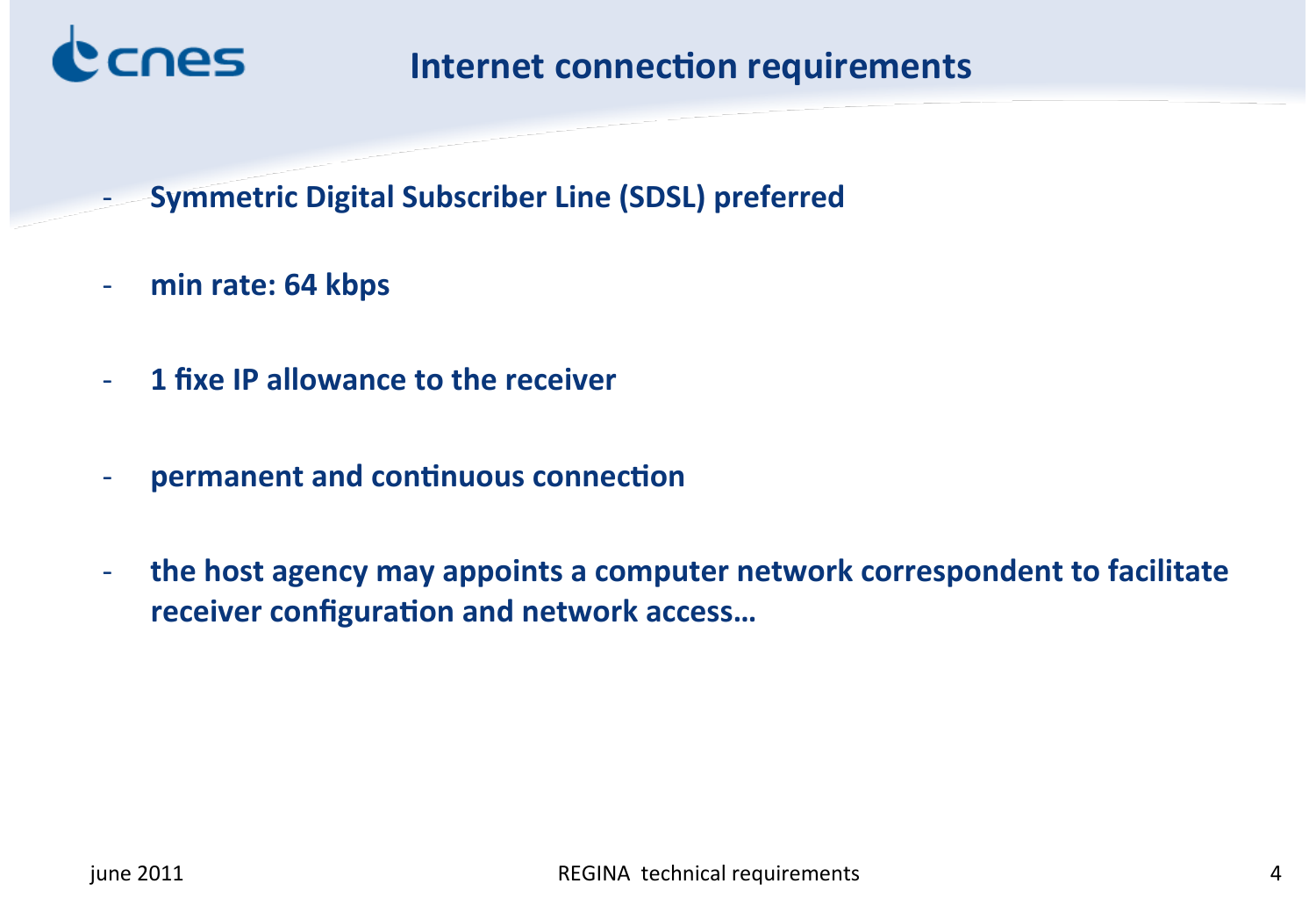

### **Ground antenna typical monument**





#### REGINA technical requirements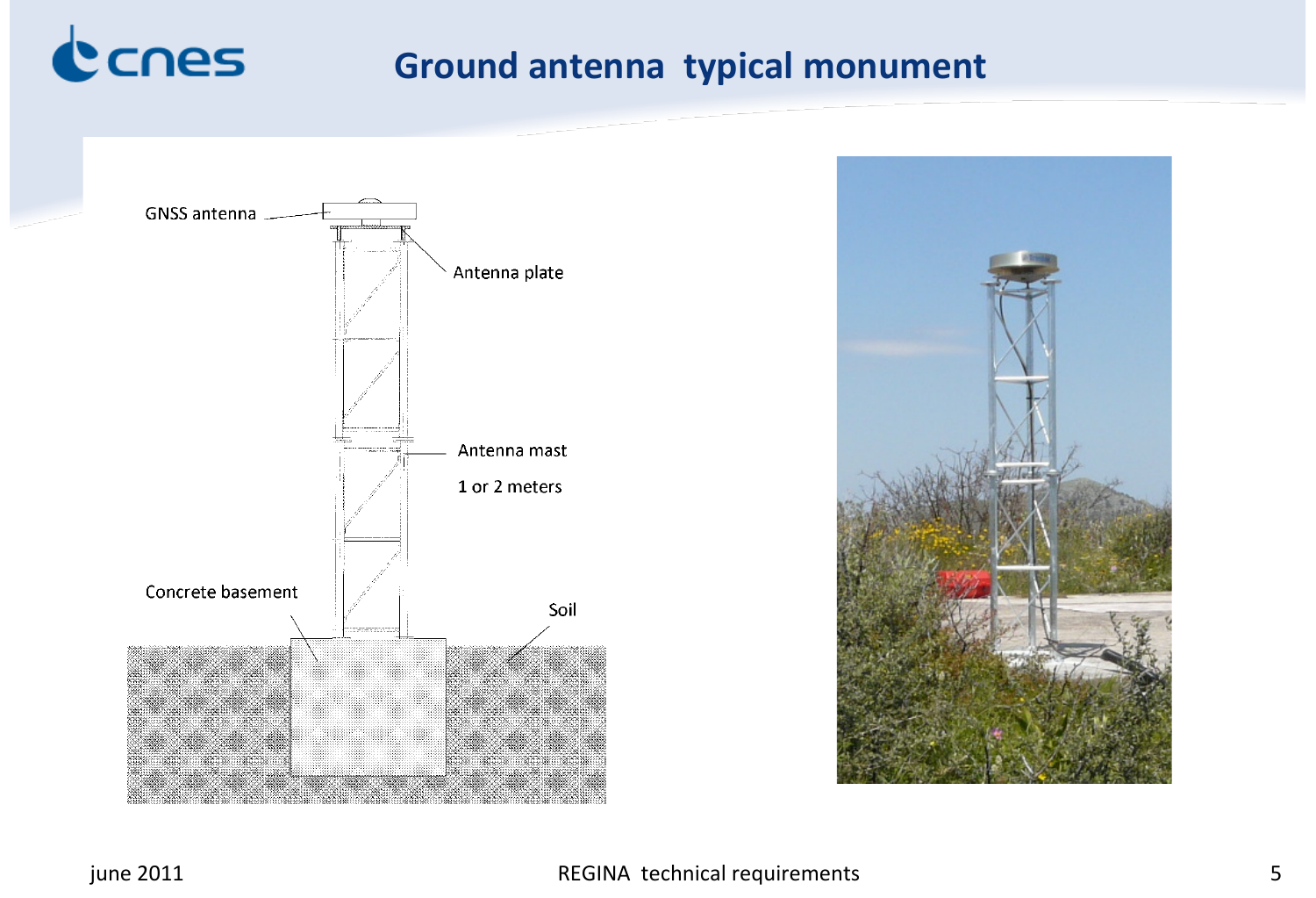

#### **Building antenna typical monument**